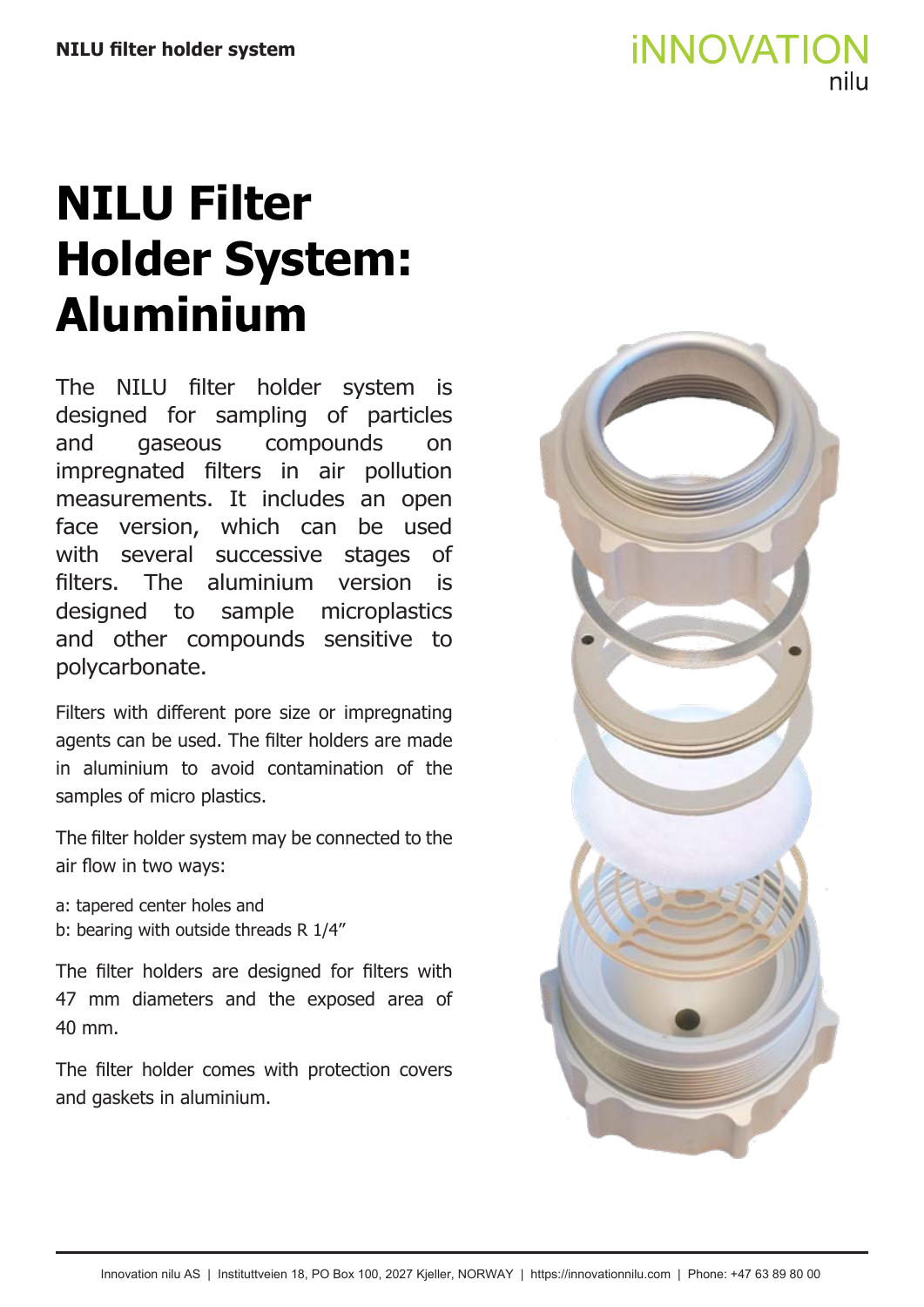### **One stage open face 9640**

Diameter: 60 mm

Length: 65 mm



One stage open face assembled with 4006674 Open face protection cover

### **Two stage open face 9639**

Diameter: 60 mm Length: 95 mm



Two stage open face assembled with 4006674 Open face protection cover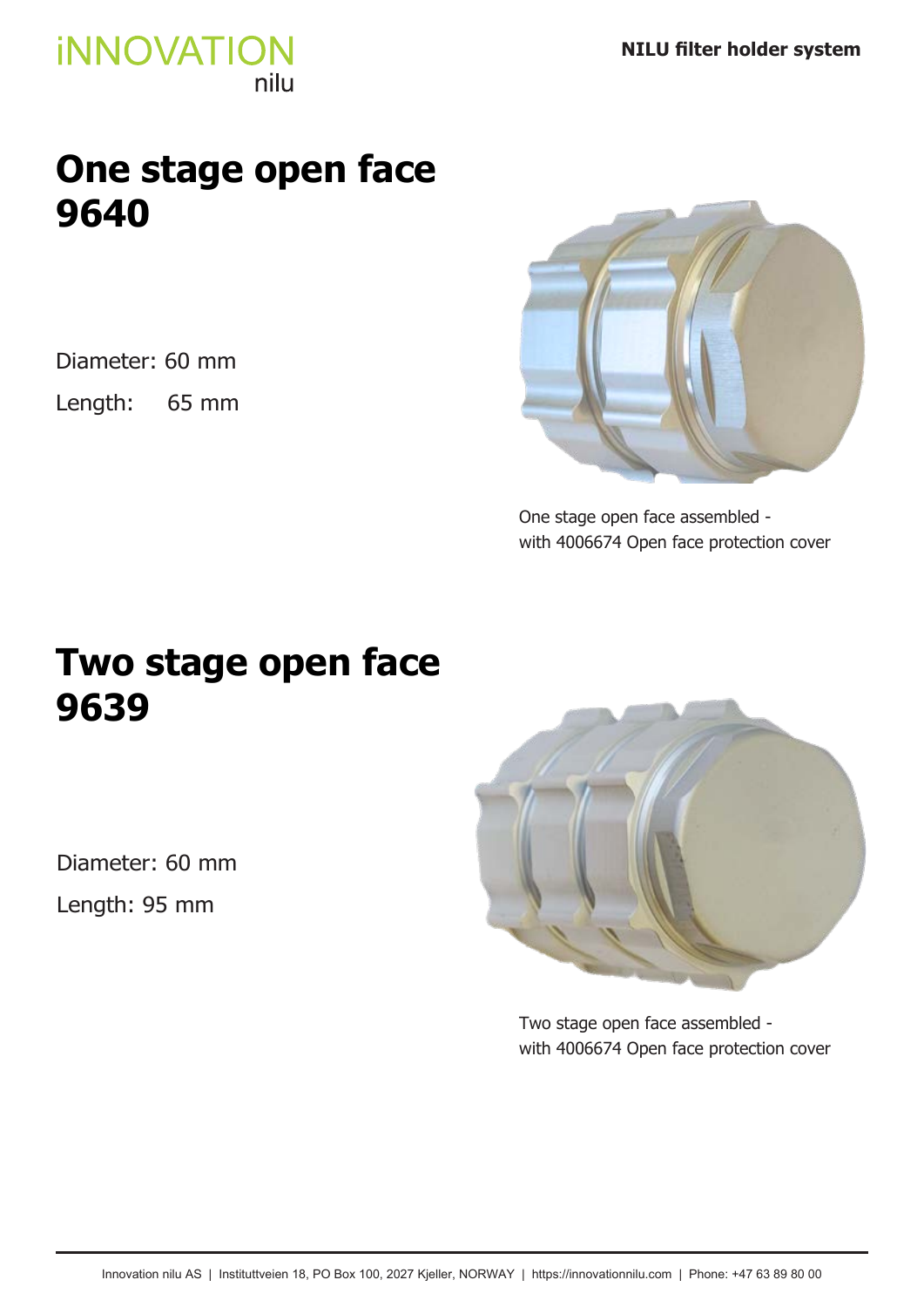# **One stage open face 9640**

Open face protection cover 4006674 –– O-ring, aluminium, 40 mm 4007267 – O-ring, aluminium, 40 mm 4007267 – O-ring aluminium, 40 mm 4006569 – Clamping ring, 47 mm 4006534 ––– Filter 47 mm 100062 -Filter backing, 40 mm 4006537 -Middle section 4006531 -Outlet section 4006669 Gasket, aluminium 4007262 -Protection cover, aluminium 4006704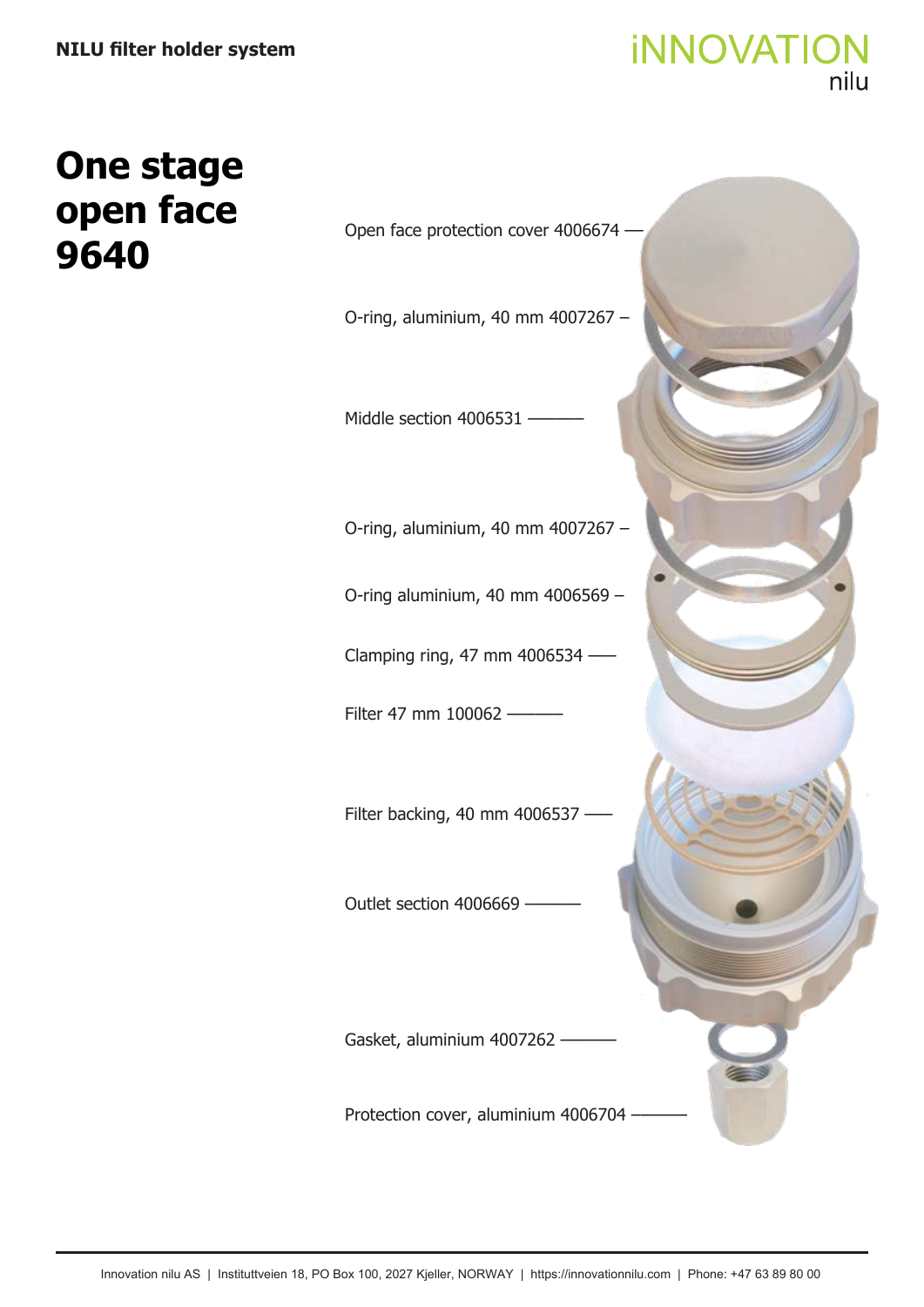## **Two stage open face 9639**

Open face protection cover 4006674 –– O-ring, aluminium, 40 mm 4007267 -O-ring, aluminium, 40 mm 4007267 ––– O-ring, aluminium, 40 mm 4007267 ––– Inlet open face, aluminium 4006673 –– O-ring aluminium, 40 mm 4006569 O-ring aluminium, 40 mm 4006569 Clamping ring, 47 mm 4006534  $-$ Clamping ring, 47 mm 4006534 -Filter 47 mm 100062 – Filter 47 mm 100062 – Filter backing, 40 mm 4006537 -Filter backing, 40 mm 4006537 -Middle section 4006531 -Outlet section 4006669 -Gasket, aluminium 4007262 -Protection cover, aluminium 4006704